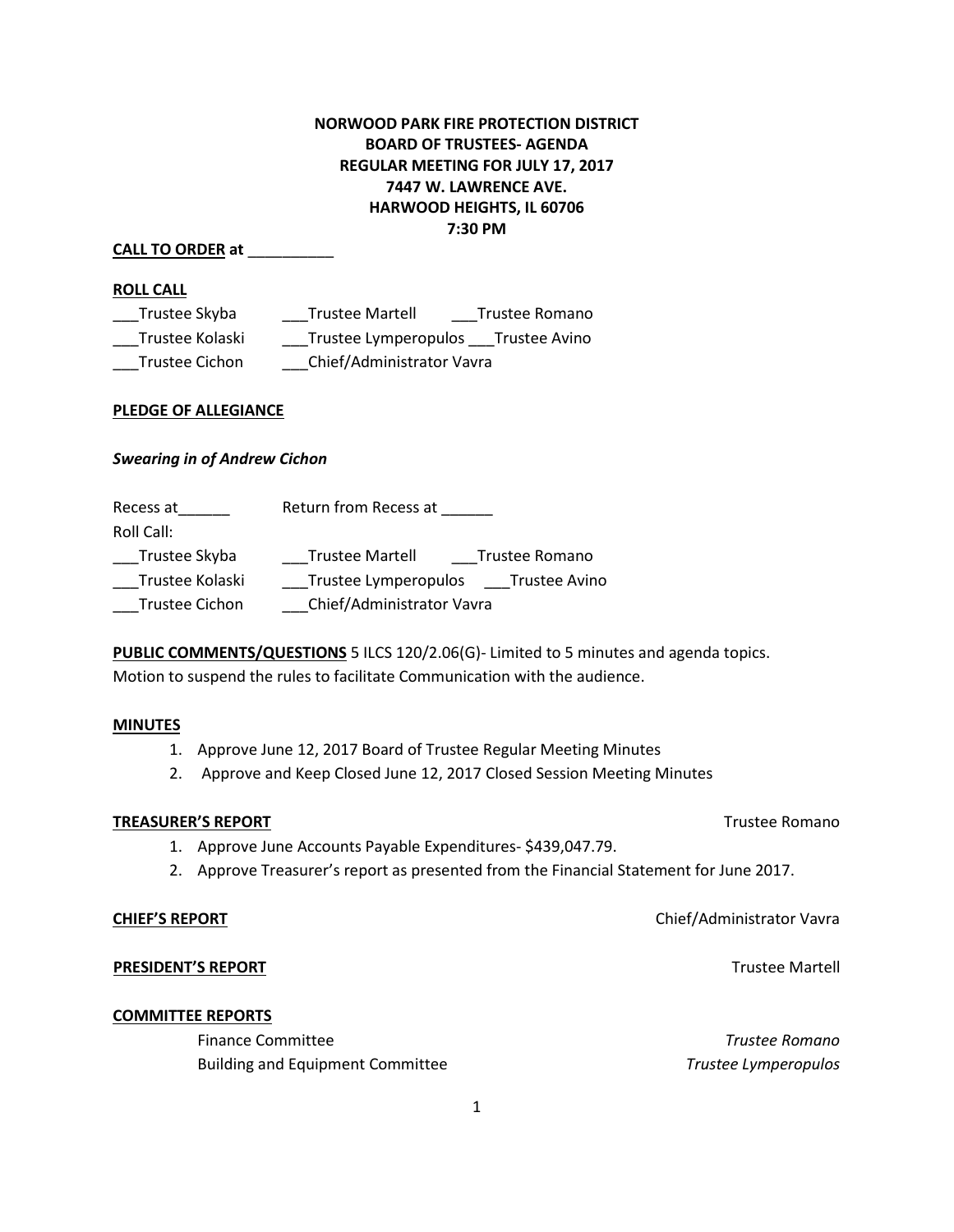| <b>Information Technology Committee</b> | Trustee TBD            |
|-----------------------------------------|------------------------|
| <b>Policy Committee</b>                 | Trustee Skyba          |
| <b>Strategic Planning Committee</b>     | <b>Trustee Martell</b> |
| Human Capital Committee                 | Trustee Skyba          |
| <b>Community Relations Committee</b>    | <b>Trustee TBD</b>     |
| Pension Fund                            | Trustee Romano         |

**CLOSED SESSION**- if necessary. Pursuant to Section (2)(c)(1) of the Open Meetings Act (to discuss the appointment, employment, compensation, discipline, performance or dismissal of specific employees of the public body); and/or section (2)(c)(11) of the Act (pending, probable or imminent litigation) and 5 ILCS 120/2(c)(3) Selection of a person to fill a public office.

TIME IN TIME RETURN

# **NEW BUSINESS**

*Review, discuss, and/or take action on matters relative on the following:*

# *Opening of the bids for the Remount of Ambulance 106's Box*

- 1. Motion to table action on the bids for a determination by staff and/or consultant as to the compliance with specifications.
- 2. Appointment of Committees:

Trustee Romano- Chair **Trustee Avino** Trustee Martell Trustee Cichon Trustee Avino

# **Policy Committee Human Capital**

Trustee Skyba Trustee Kolaski Trustee Cichon Trustee Romano

Trustee Martell- Chair **Trustee Avino- Chair** Trustee Avino- Chair Trustee Skyba Trustee Martell

### **Finance & Information Committee Committee Committee Committee Committee Committee Committee Committee Committee**

**Technology Committee** Trustee Lymperopulos- Chair

Trustee Kolaski- Chair Trustee Skyba- Chair

### **Strategic Planning Community Relations**

Trustee Romano Trustee Lymperopulos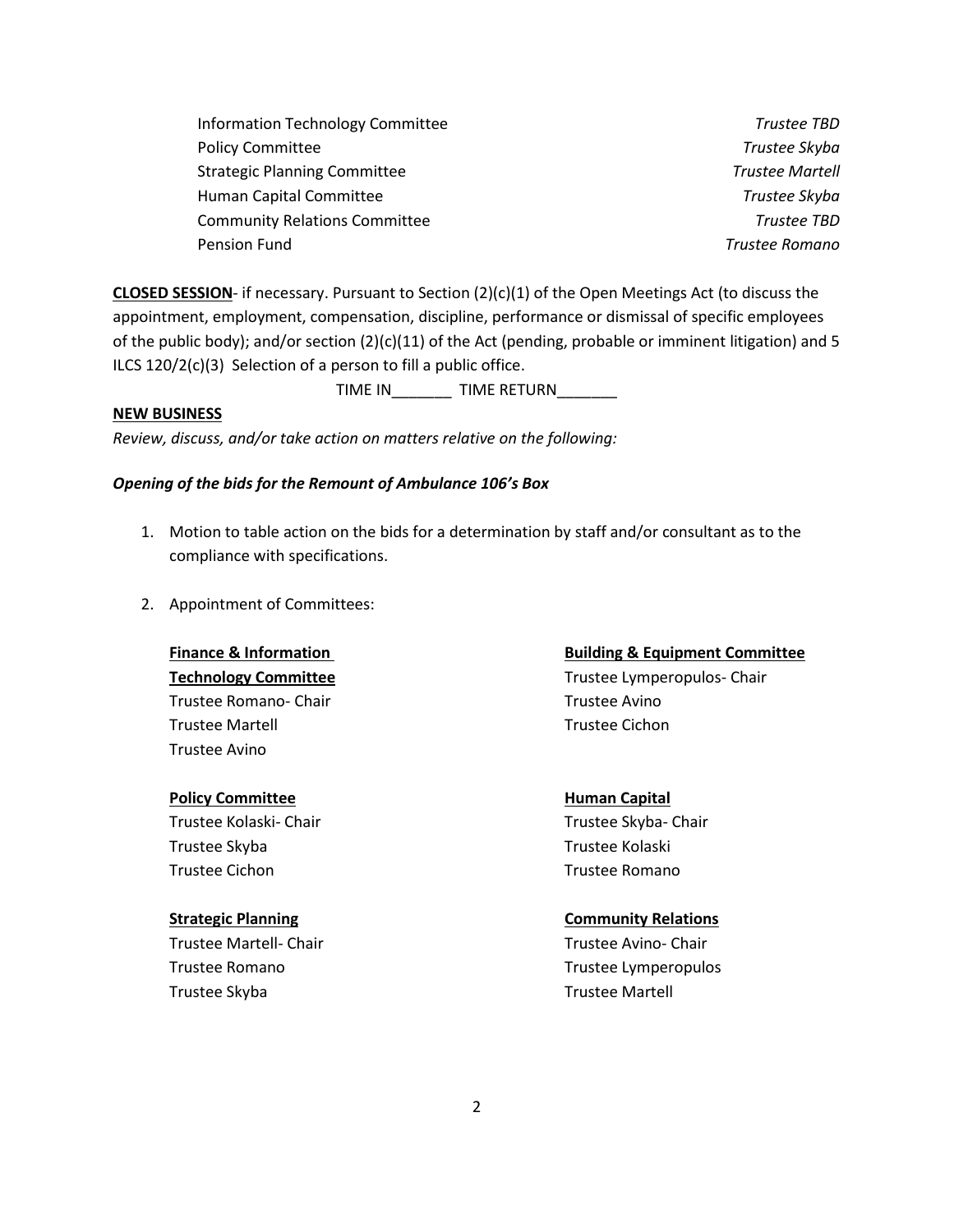# **Fire Commissioner & Pension Board Governance & Oversight**  Trustee Cichon- Chair Trustee Kolaski

Trustee Lymperopulos

Motion to approve the committee appointments as presented by the President.

- 3. Motion to approve the dental insurance renewal with Met Life PPO from August 1, 2017 through December 1, 2018.
- 4. Motion to approve the life insurance renewal with The Standard from August 1, 2017 through December 1, 2018.
- 5. Motion to approve the destruction of Closed Session audio tapes from March 2015 up to and including January 2016.
- 6. **CLOSED SESSION** if necessary. Pursuant to Section (2)(c)(1) of the Open Meetings Act (to discuss the appointment, employment, compensation, discipline, performance or dismissal of specific employees of the public body); and/or section  $(2)(c)(11)$  of the Act (pending, probable or imminent litigation), 5 ILCS  $120/2(c)(3)$  Selection of a person to fill a public office and approval or review for public disclosure (ILCS 120/2(c)(21)).

TIME IN TIME RETURN

# **ROLL CALL**

- \_\_\_Trustee Skyba \_\_\_Trustee Martell \_\_\_Trustee Romano
- \_\_\_Trustee Kolaski \_\_\_Trustee Lymperopulos \_\_\_Trustee Avino
- \_\_\_Trustee Cichon \_\_\_Chief/Administrator Vavra
	- 7. Approve the appointment of Joe Russo to the Norwood Park Fire Protection District Pension Fund for a three year term, from July 1, 2017 to May 31, 2020.
	- 8. Approve the appointment of the Norwood Park Fire Protection District Pension Fund for a two year term, from July 1, 2017 to May 31, 2019.

# **OLD BUSINESS**

*Review, discuss, and/or take action on matters relative to the following:*

- 9. Approve the Deputy Chief contract with Daniel Johnson effective July 1, 2017.
- 10. Pass and approve Resolution #17-5, A Resolution relating to the terms of employment for the position of Administrative Assistant to the Chief of the Fire Department.